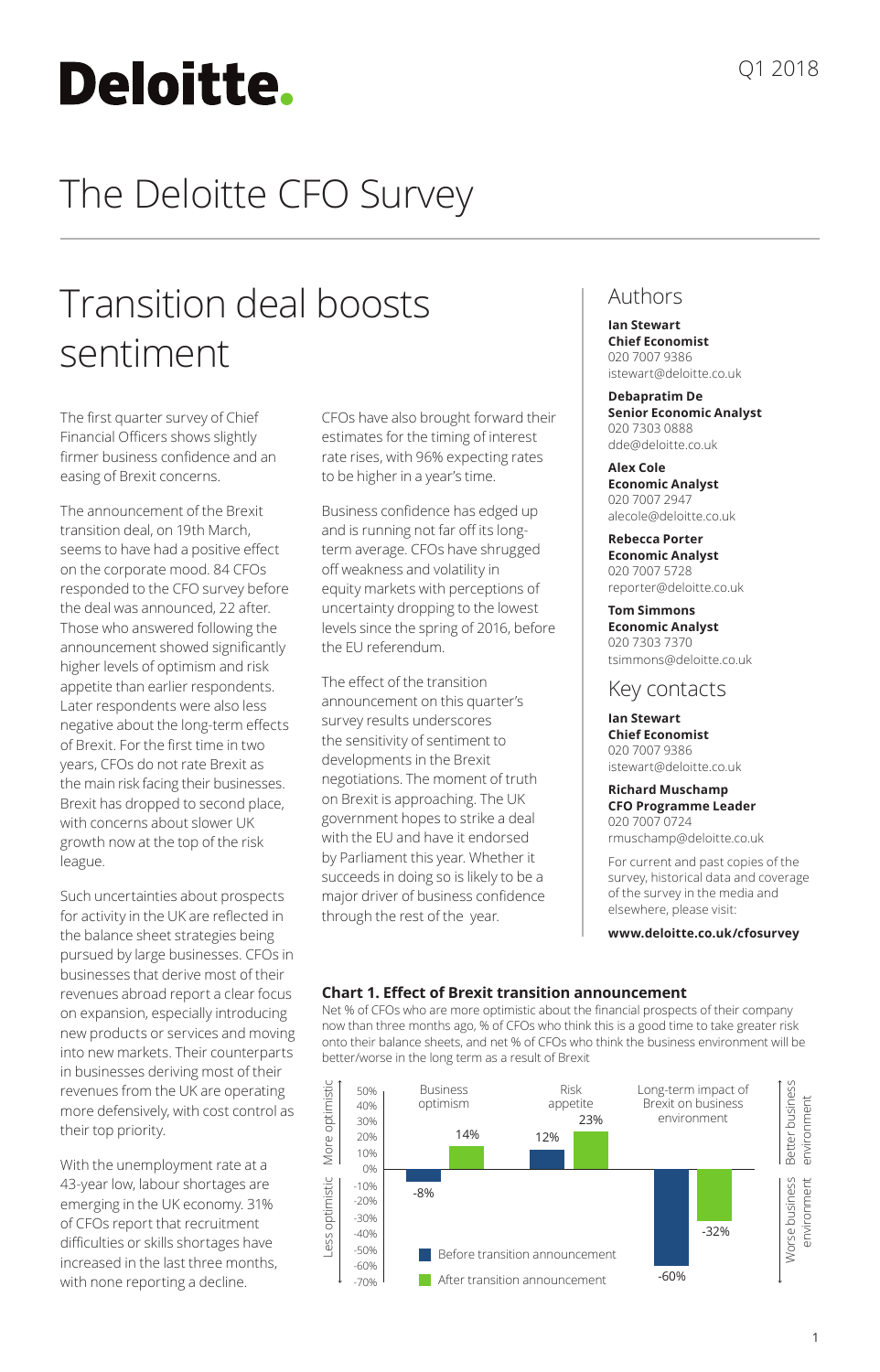### Less pessimistic on Brexit

CFOs have become less pessimistic about the short-term effects of Brexit.

The proportion of CFOs who expect to reduce their own capital and discretionary spending, M&A activity and hiring, as a consequence of Brexit, are at their lowest levels in a year.

The Brexit transition announcement has had a positive effect on corporate sentiment. CFOs surveyed after the announcement were significantly less pessimistic on Brexit's impact on spending and hiring than those surveyed before.

CFO perceptions of uncertainty have trended down since the summer of 2016 and fell to a two-year low in the first quarter. 31% of CFOs rate current levels of external financial and economic uncertainty as high or very high.

**Chart 2. Effect of Brexit on own spending and hiring decisions**

% of CFOs who expect M&A activity, capital expenditure, hiring and discretionary spending by their business to decrease over the next three years as a consequence of Brexit



#### **Chart 3. Uncertainty**

% CFOs who rate the level of external financial and economic uncertainty facing their business as high or very high



#### **Chart 4. Business optimism**

Net % of CFOs who are more optimistic about the financial prospects of their company than three months ago



Business optimism has edged up and is now running just below its long-term average.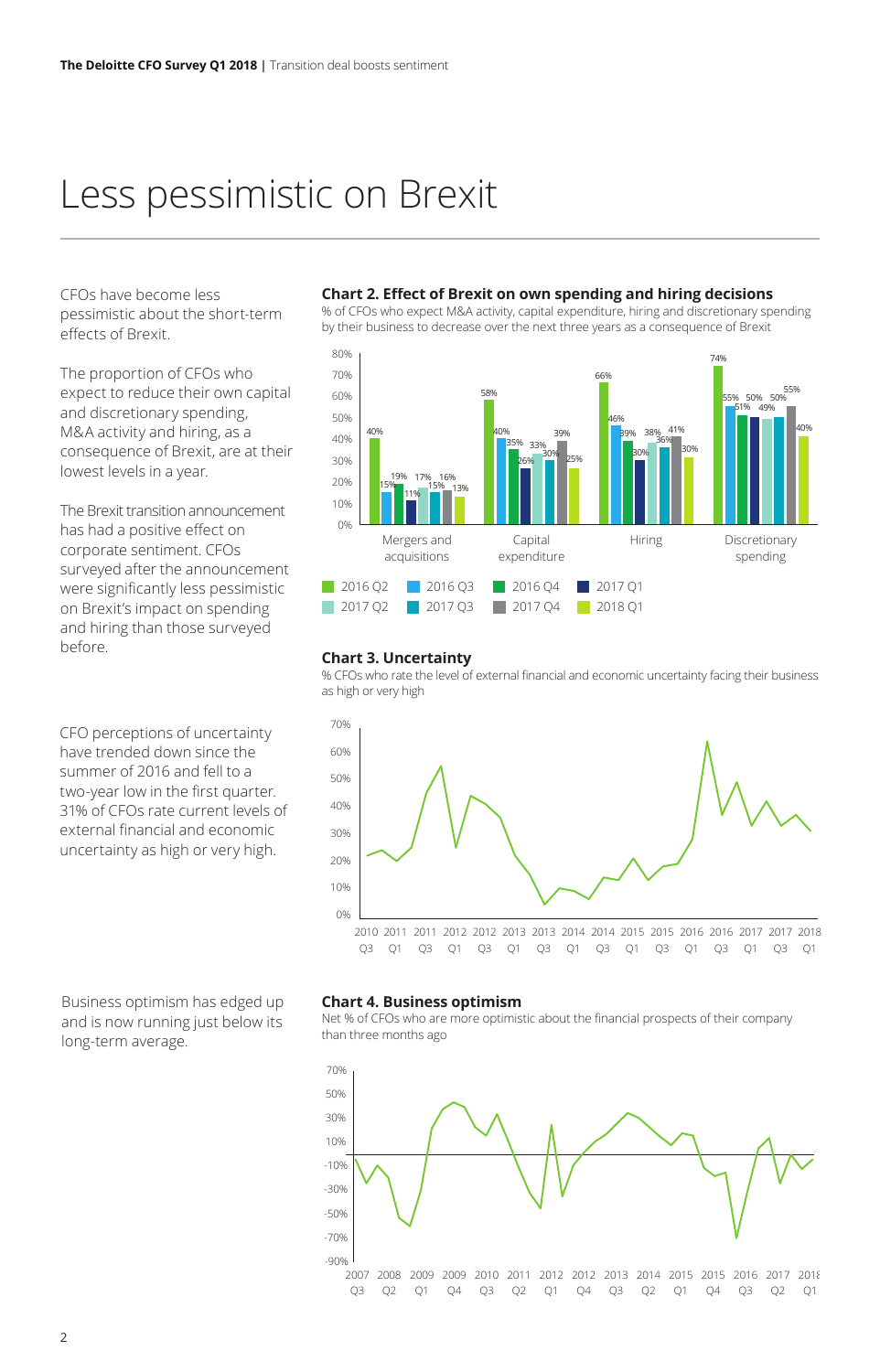### Subdued risk appetite

CFOs see interest rate rises coming earlier than they had expected.

Almost half – 47% – expect the Bank of England's base rate to be 1% or above, implying two 25 basis point rises, in a year's time.

#### **Chart 5. Interest rate expectations**

% of CFOs who expect the Bank of England's base rate to be at the following levels in a year's time



Almost a third of CFOs report that their businesses have experienced a rise in recruitment difficulties or skills shortages over the last three months.

With the unemployment rate at a 43-year low and skills shortages mounting, wage pressures seem likely to increase this year.

#### **Chart 6. Recruitment difficulties**

% of CFOs reporting how recruitment difficulties or skills shortages experienced by their businesses have changed over the past three months



CFO risk appetite remains subdued, declining further in the first quarter.

#### **Chart 7. Corporate risk appetite**

% of CFOs who think this is a good time to take greater risk onto their balance sheets

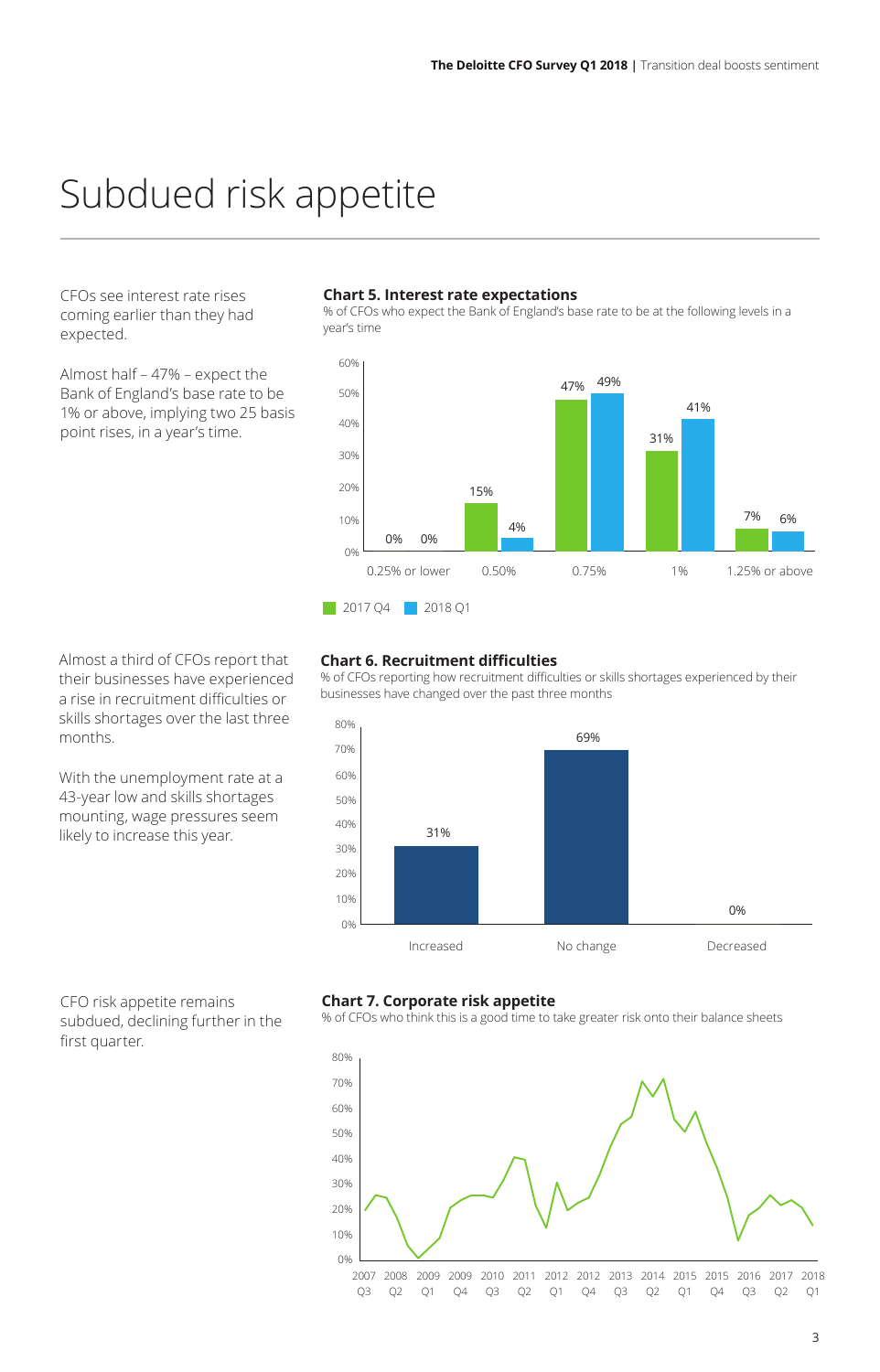## Weak UK demand tops risk list

For the first time in two years Brexit has dropped from first position on CFOs' list of risks. Concerns around Brexit have fallen, while worries about the UK economy now top the risk list. CFOs' assessment of other risks are little-changed.

#### **Chart 8. Risk to business posed by the following factors**

Weighted average ratings on a scale of 0-100 where 0 stands for no risk and 100 stands for the highest possible risk



2018 Q1 2017 Q4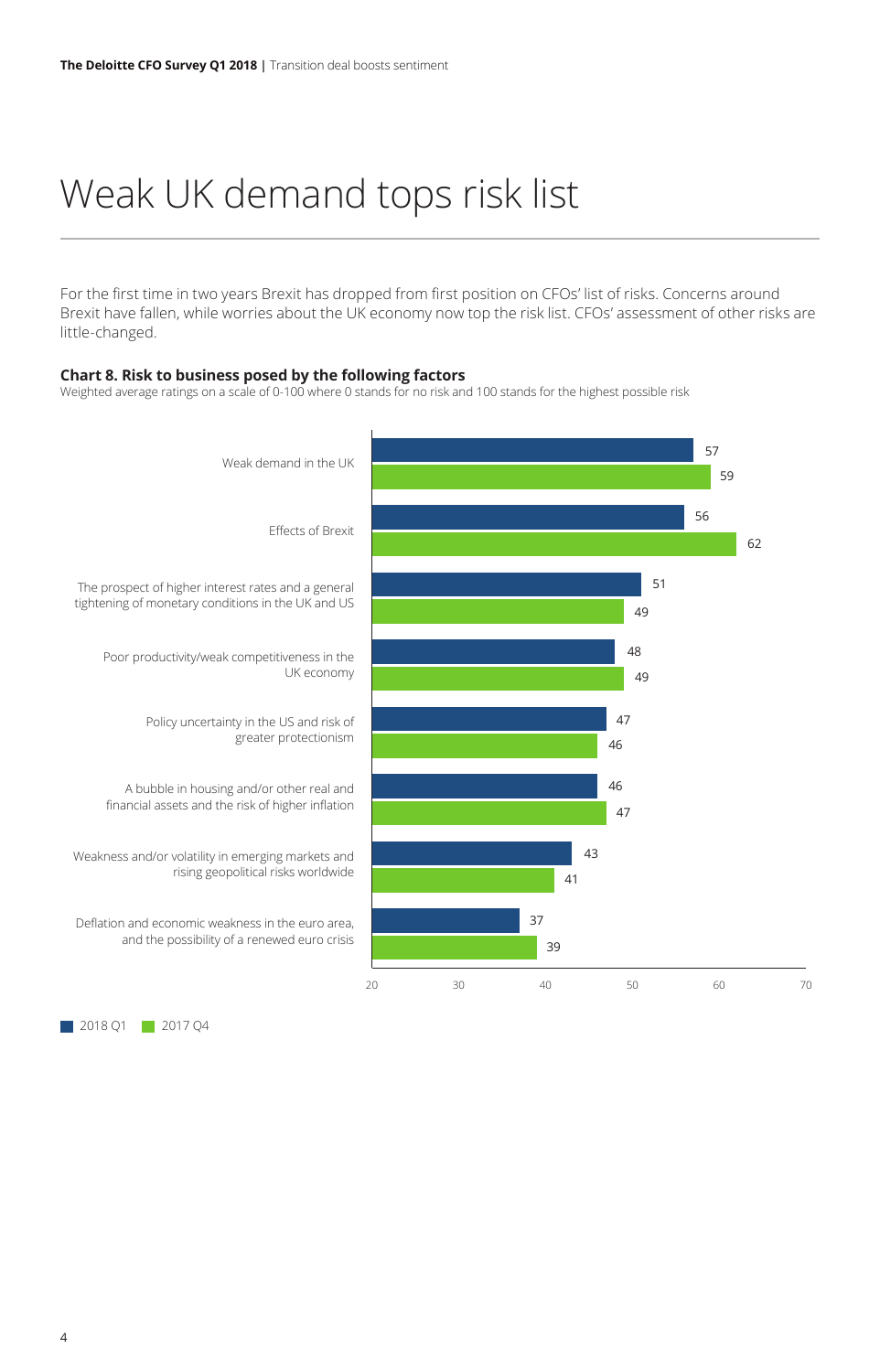### Focus on defensive strategies

Cost reduction is the top balance sheet priority, albeit one to which CFOs attach somewhat less importance than in the fourth quarter of 2017.

Introducing new products or services or expanding into new markets ranks as the second priority followed by increasing cash flow.

#### **Chart 9. Corporate priorities in the next 12 months**

% of CFOs who rated each of the following as a strong priority for their business in the next 12 months



Concerns over UK demand seem to be reflected in the strategies adopted by the large corporates on our panel.

International businesses, ones that derive more than 70% of their revenues abroad, report a clear focus on expansion, especially introducing new products or services and moving into new markets. Businesses deriving most of their revenues from the UK are operating more defensively, with cost control as their top priority.

#### **Chart 10. Index of corporate expansion: International & UK-facing corporates**



International corporates are those that derive more than 70% of their revenues abroad while UK-facing corporates derive more than 70% of their revenues from the UK.

Difference between the arithmetic averages of the % of CFOs who rated expansionary and defensive strategies as a strong priority for their business in the next 12 months. Expansionary strategies are introducing new products/services or expanding into new markets, expanding by acquisition and increasing capital expenditure. Defensive strategies are reducing costs, reducing leverage and increasing cash flow.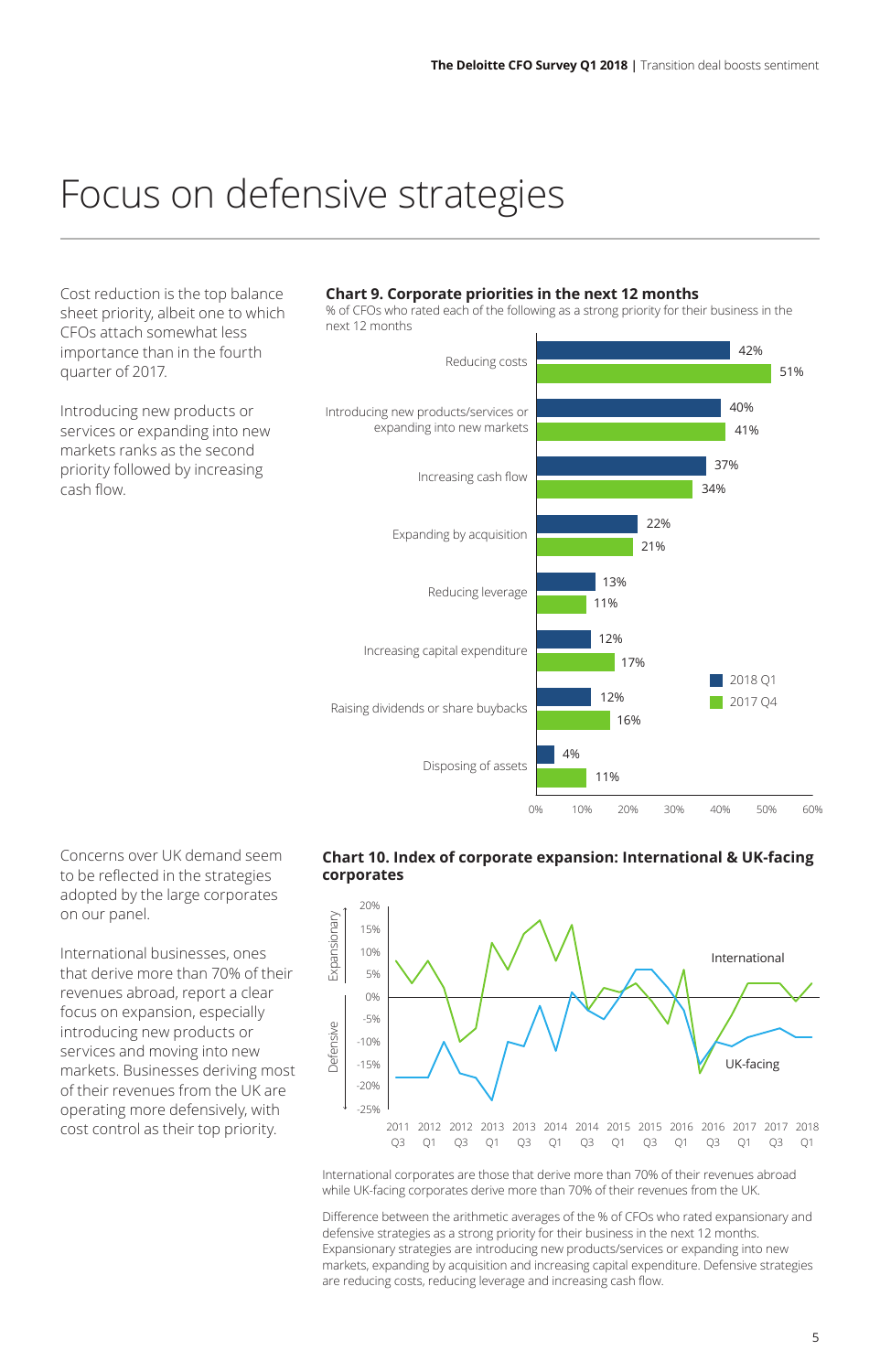### Favourable funding conditions

The large corporates on our survey panel have easy access to credit.

CFOs continue to view credit as being easily available and close to its cheapest in ten years.

**Chart 11. Cost and availability of credit** 

Net % of CFOs reporting credit is costly and credit is easily available



Debt finance – bank borrowing and bond issuance – remains the most attractive source of funding for CFOs.

Equity issuance is seen as being significantly less appealing.

CFOs think that the return of cash to shareholders through share buy backs and dividends has increased and is running at high levels.

On balance, 29% of them report cash return ratios as higher than normal, the highest reading in ten years.

#### **Chart 12. Favoured source of corporate funding**

Net % of CFOs reporting the following sources of funding as attractive



#### **Chart 13. Cash return to shareholder ratios**

Net % of CFOs who think cash return to shareholder ratios (including dividends and share buybacks) are high relative to normal levels

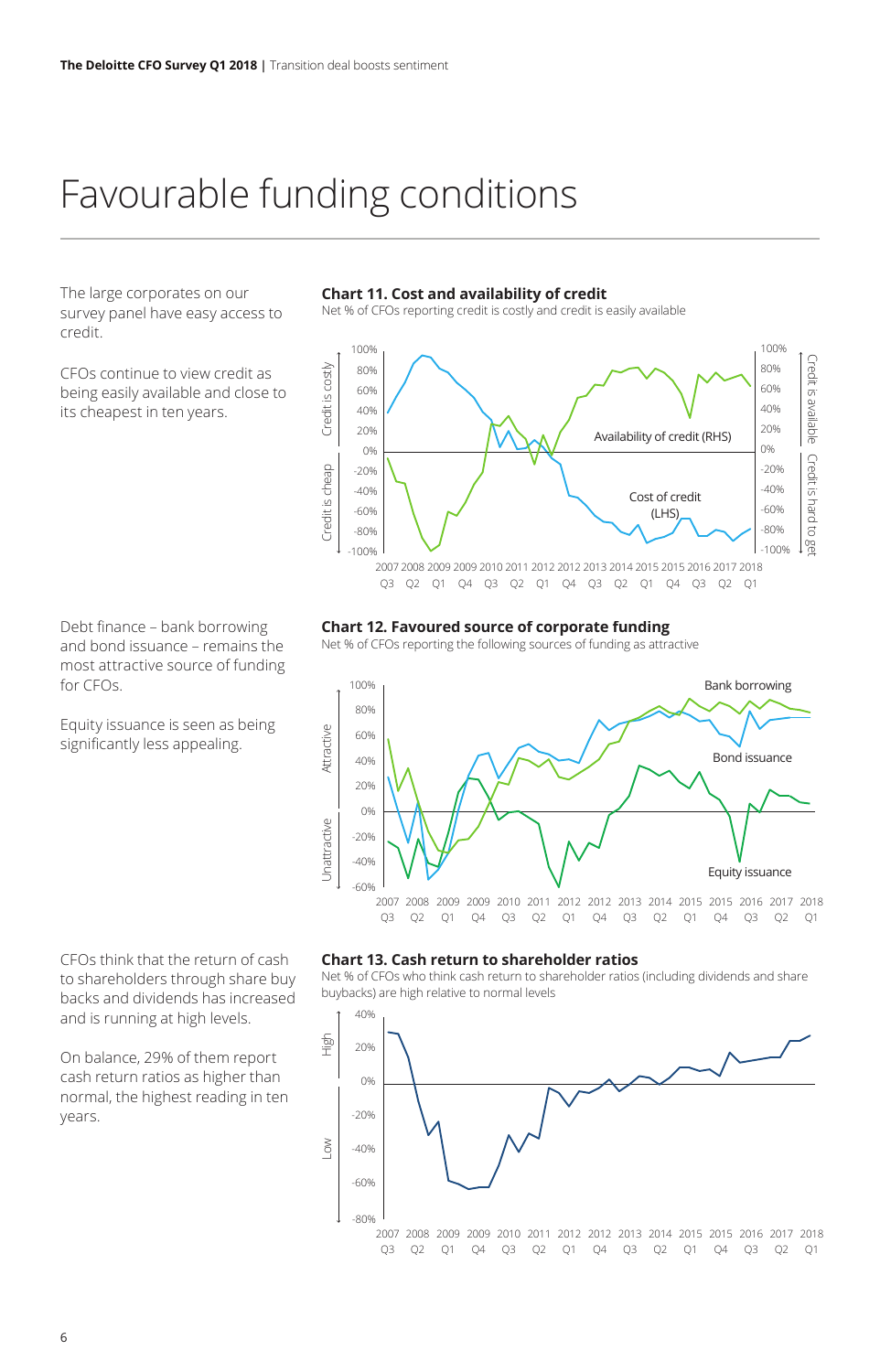# CFO Survey: Economic and financial context

#### **The macroeconomic backdrop to the Deloitte CFO Survey Q1 2018**

The International Monetary Fund revised up its global growth forecasts for 2018. Manufacturing activity accelerated in the US, the euro area, China, Japan and the UK. Unemployment continued to fall in the US and euro area, and remains at a 43-year low in the UK. In a sign that wage pressures are building, latest data shows wages in the US and UK rising at their fastest pace in eight and two-and-a-half years respectively. Equity market volatility rose in the first quarter. Treasury and gilt yields rose as investors expect further rate rises. The US Federal Reserve raised interest rates and increased its projections for future rate hikes. The Trump administration passed a bill cutting US corporation tax and introduced tariffs on metals and specific duties targeting China. In Germany, Chancellor Angela Merkel's conservative CDU party forged a coalition with the centre-left Social Democratic Party. The EU and UK announced terms for a 21-month Brexit transition period, paving the way for negotiations on a future trading relationship before the UK's departure from the EU on 29th March 2019.

#### **UK GDP growth: Actual and forecast (%)**



Source: ONS, Consensus Economics and Deloitte calculations

#### **UK consumer spending and manufacturing production growth (%)**



Source: Thomson Reuters Datastream

#### **FTSE 100 price index**



Source: Thomson Reuters Datastream

#### **UK annual CPI inflation (%)**



Source: Thomson Reuters Datastream